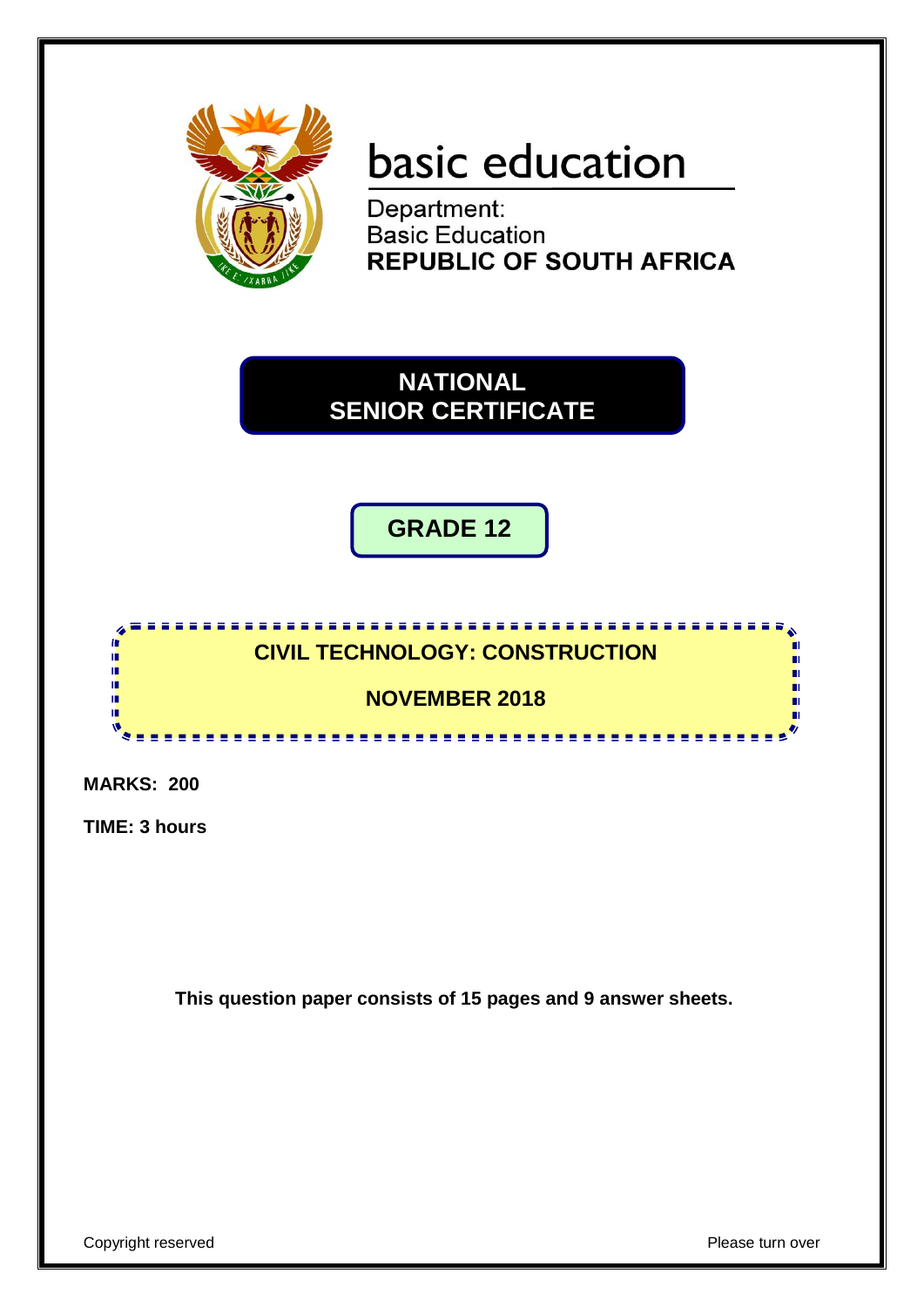#### **REQUIREMENTS:**

- 1. Drawing instruments
- 2. A non-programmable calculator
- 3. ANSWER BOOK

#### **INSTRUCTIONS AND INFORMATION**

- 1. This question paper consists of SIX questions.
- 2. Answer ALL the questions.
- 3. Answer each question as a whole. Do NOT separate subsections of questions.
- 4. Start the answer to EACH question on a NEW page.
- 5. Do NOT write in the margins of the ANSWER BOOK.
- 6. You may use sketches to illustrate your answers.
- 7. Write ALL calculations and answers in the ANSWER BOOK or on the attached ANSWER SHEETS.
- 8. Use the mark allocation as a guide to the length of your answers.
- 9. Make drawings and sketches in pencil, fully dimensioned and neatly finished off with descriptive titles and notes to conform to the *SANS/SABS Code of Practice for Building Drawings.*
- 10. For the purpose of this question paper, the size of a brick should be taken as 220 mm x 110 mm x 75 mm.
- 11. Use your own discretion where dimensions and/or details have been omitted.
- 12. Answer QUESTIONS 2, 3.7, 4.3, 5.2, 5.4, 6.2 and 6.6 on the attached ANSWER SHEETS using drawing instruments, where necessary.
- 13. Write your CENTRE NUMBER and EXAMINATION NUMBER on every ANSWER SHEET and hand them in with your ANSWER BOOK, whether you have used them or not.
- 14. Drawings in the question paper are NOT to scale due to electronic transfer.
- 15. Google Images was used as the source for all photographs and pictures.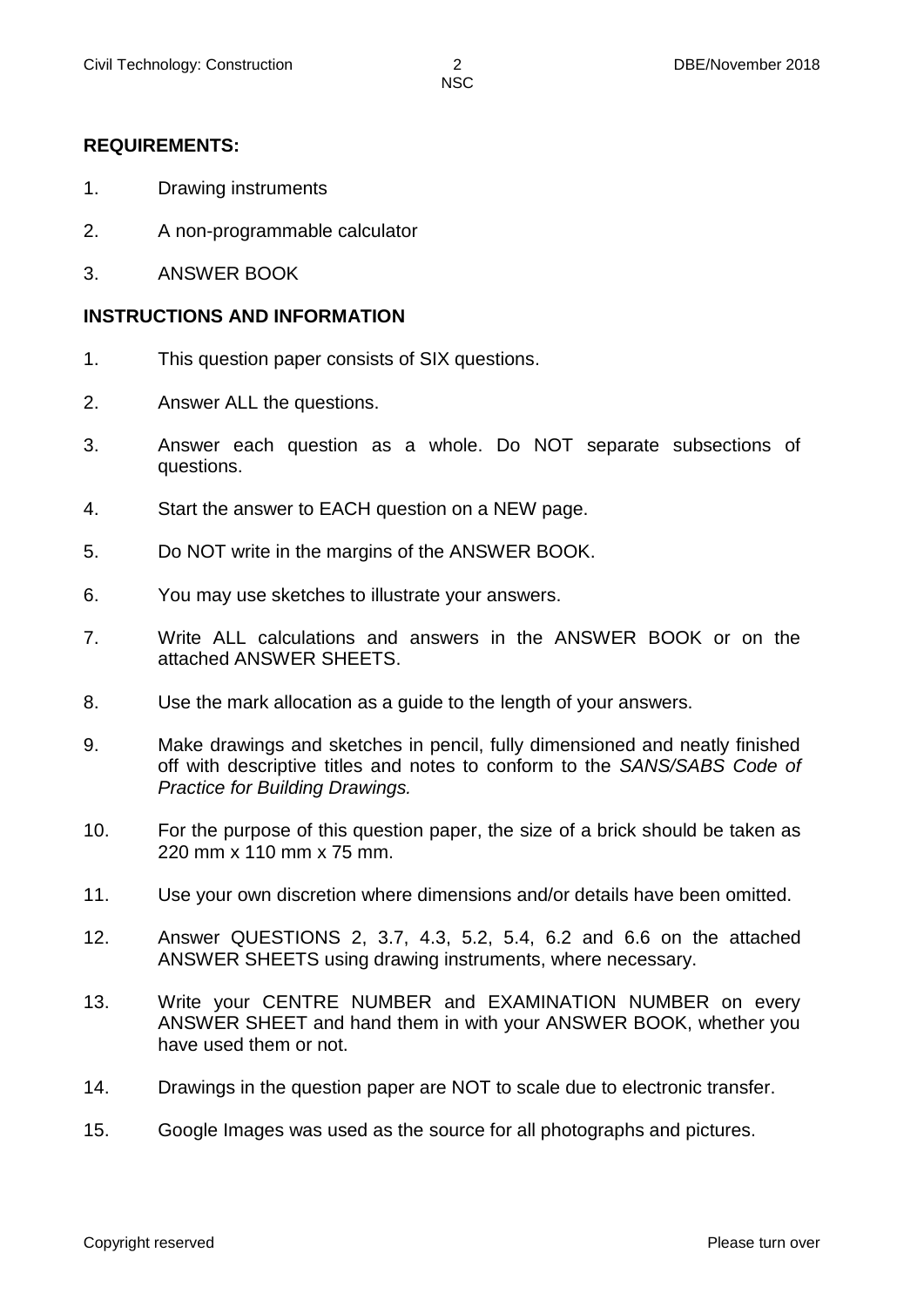# **QUESTION 1: OHSA, MATERIALS, TOOLS, EQUIPMENT AND JOINING (GENERIC)**

Start this question on a NEW page.

1.1 Choose a description from COLUMN B that matches an item in COLUMN A. Write only the letter (A–G) next to the question numbers (1.1.1 to 1.1.5) in the ANSWER BOOK, e.g. 1.1.6 H.

|       | <b>COLUMN A</b>  |             | <b>COLUMN B</b>                                                           |
|-------|------------------|-------------|---------------------------------------------------------------------------|
| 1.1.1 | Sole plate       | A           | not to be used in the proximity of<br>electrical wires                    |
| 1.1.2 | Aluminium ladder | B           | to cover iron or steel with a layer of                                    |
| 1.1.3 | Scaffold         |             | zinc to prevent it from rusting                                           |
| 1.1.4 | Safety net       | $\mathsf C$ | prevents splashing of chemicals                                           |
| 1.1.5 | Galvanising      | D           | protect metal, wood and other<br>materials against corrosion and<br>decay |
|       |                  | E           | prevents falling objects from injuring<br>workers                         |
|       |                  | F           | prevents vertical standards from<br>sinking into the ground               |
|       |                  | G           | should be provided with toe boards<br>to prevent objects from falling off |
|       |                  |             | (5 x 1)                                                                   |

| 1.2 | Describe TWO safety precautions that must be adhered to when working on a<br>scaffold. | (2) |
|-----|----------------------------------------------------------------------------------------|-----|
| 1.3 | What is the purpose of the guard rail of a scaffold in terms of safety?                | (2) |
| 1.4 | Explain the purpose of painting.                                                       | (2) |
| 1.5 | Describe ONE advantage of the curing process of concrete.                              | (1) |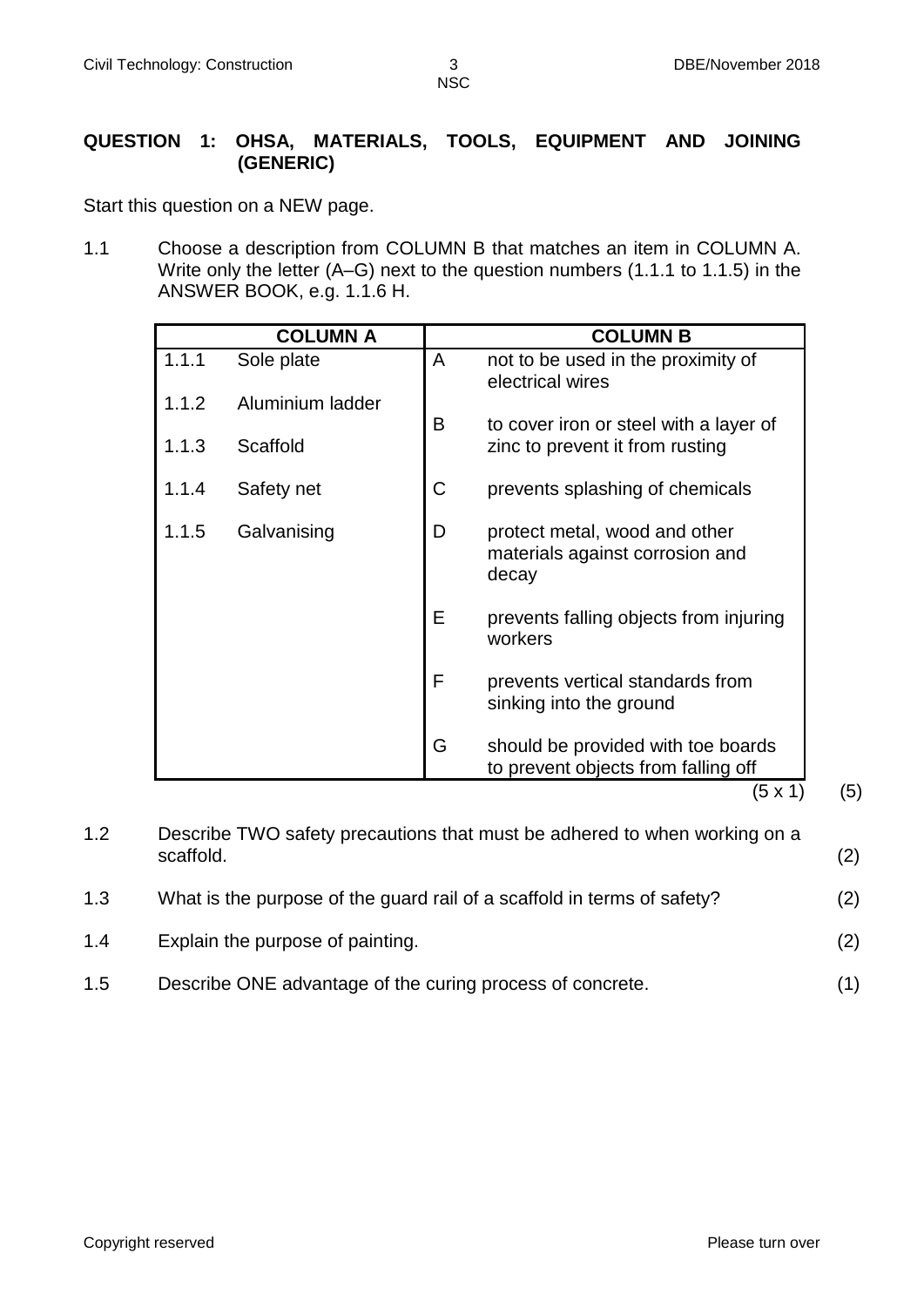1.6 FIGURE 1.6 below shows a tool that is used in the building construction industry.



**FIGURE 1.6**

- 1.6.1 Identify tool **A**. (1) 1.6.2 Explain TWO uses of tool **A**. (2)
- 1.6.3 Explain why the batteries should be removed from the tool if the tool is not going to be used for a long time. (1)
- 1.7 FIGURE 1.7 below shows joining fixtures that are used on building sites and in workshops.



1.7.1 Identify fastener **A** and fastener **B**. (2) 1.7.2 Explain ONE use of fastener **A** and fastener **B** respectively. (2) **[20]**

# **QUESTION 2: GRAPHICS AS METHOD OF COMMUNICATION (GENERIC)**

FIGURE 2 on the next page shows different drawings that appear on a building plan. Analyse the drawings and complete the table on ANSWER SHEET 2.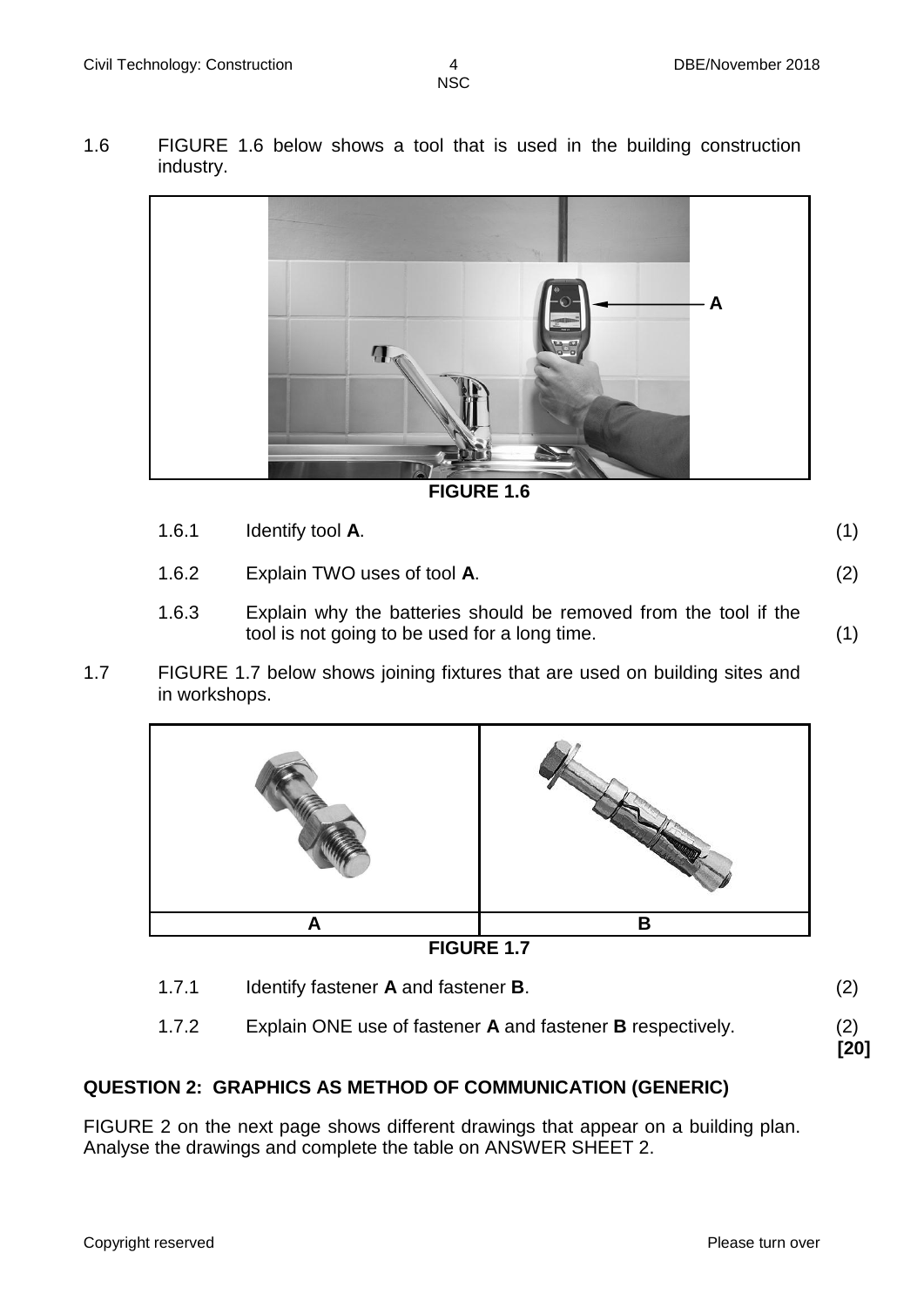

**FIGURE 2 [40]**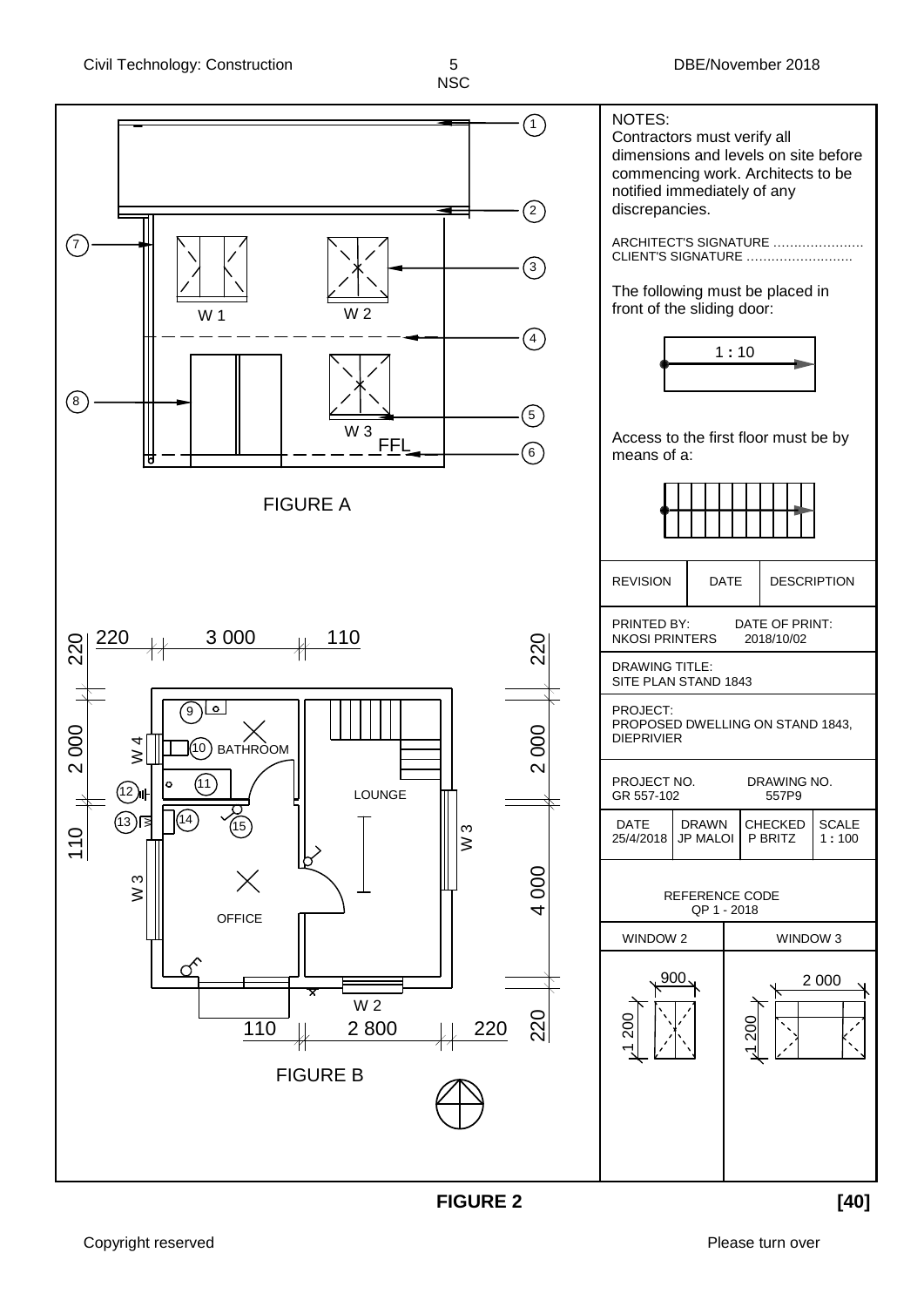# **QUESTION 3: ROOFS, STAIRCASES AND JOINING (SPECIFIC)**

Start this question on a NEW page.

- 3.1 What is the minimum pitch of a roof when class A corrugated iron sheeting are used to cover a roof? (1)
- 3.2 State the maximum distance for the spacing between roof trusses for corrugated iron roof sheeting. (1)
- 3.3 Differentiate between the timber used to fix a *roof tile* and *roof sheeting* by means of neat freehand drawings of EACH in your ANSWER BOOK. Print the correct name under each drawing. (2)
- 3.4 What are the measurements of a purlin for corrugated iron roof sheeting? (1)
- 3.5 Differentiate between the spacing of roof trusses for clay tiles and roof trusses for fibre-cement tiles. Copy the table below in your ANSWER BOOK.

| <b>CLAY ROOF TILES</b> | <b>FIBRE-CEMENT TILES</b> |  |
|------------------------|---------------------------|--|
|                        |                           |  |

3.6 FIGURE 3.6 below shows a vertical cross section of a part of the construction at the ridge of a roof truss. Identify parts **A–D**.



**FIGURE 3.6** (4)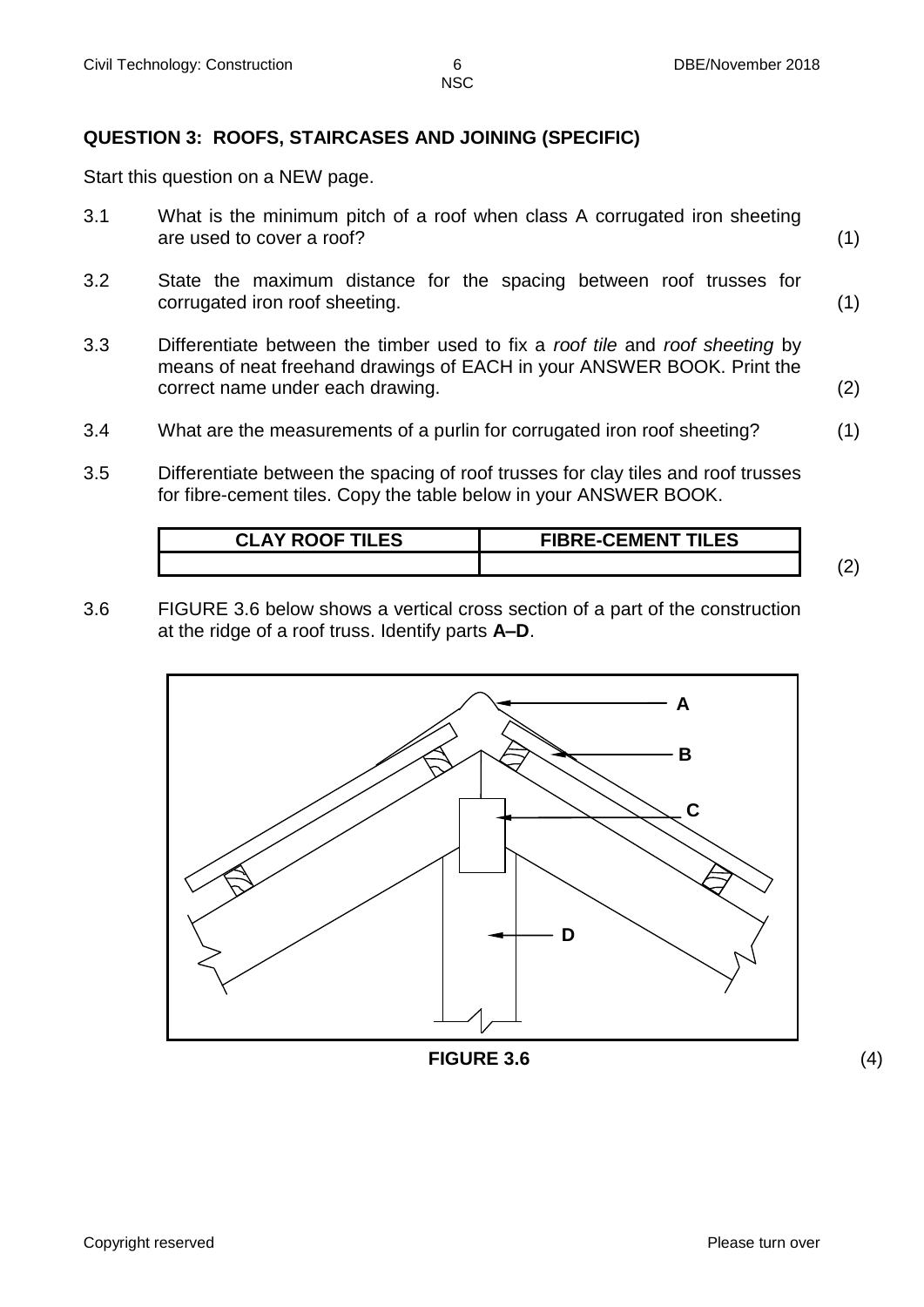3.7 Use ANSWER SHEET 3.7 and draw, in good proportion, a neat sketch of a collar tie roof truss with a pitch of 45° resting on two supporting walls.

Show the following on your drawing:

- Walls
- Wall plates
- Rafters
- Collar beam/Collar tie
- Ridge beam (8)

3.8 Give ONE word/term for EACH of the following descriptions by choosing a word/term from the list below. Write only the word/term next to the question numbers (3.8.1 to 3.8.5) in the ANSWER BOOK, e.g. 3.8.6 Riser.

|      | nosing;<br>going/tread;<br>landing;<br>riser;<br>apron;<br>run;<br>pitch line;<br>baluster;<br>handrail;<br>stairwell                                        |
|------|--------------------------------------------------------------------------------------------------------------------------------------------------------------|
|      | 3.8.1<br>The vertical distance between two consecutive treads                                                                                                |
|      | 3.8.2<br>Vertical posts that hold up the handrail                                                                                                            |
|      | 3.8.3<br>The flat, horizontal surface of a step on which one walks when<br>descending or ascending a stair case                                              |
|      | 3.8.4<br>The top horizontal area on top of a staircase                                                                                                       |
|      | 38.5<br>The horizontal distance covered by the stairs                                                                                                        |
| 3.9  | Draw a neat sketch, in good proportion, of a square and round profile that can<br>be used for handrails in your ANSWER BOOK.                                 |
| 3.10 | Explain ONE method of mounting handrails onto a wall.                                                                                                        |
| 3.11 | Describe TWO methods of securing a wall plate to a brick wall.                                                                                               |
| 3.12 | Steel sections can be joined to a concrete base by means of a base plate and<br>steel pin connection. Explain the purpose of the pin in this joining method. |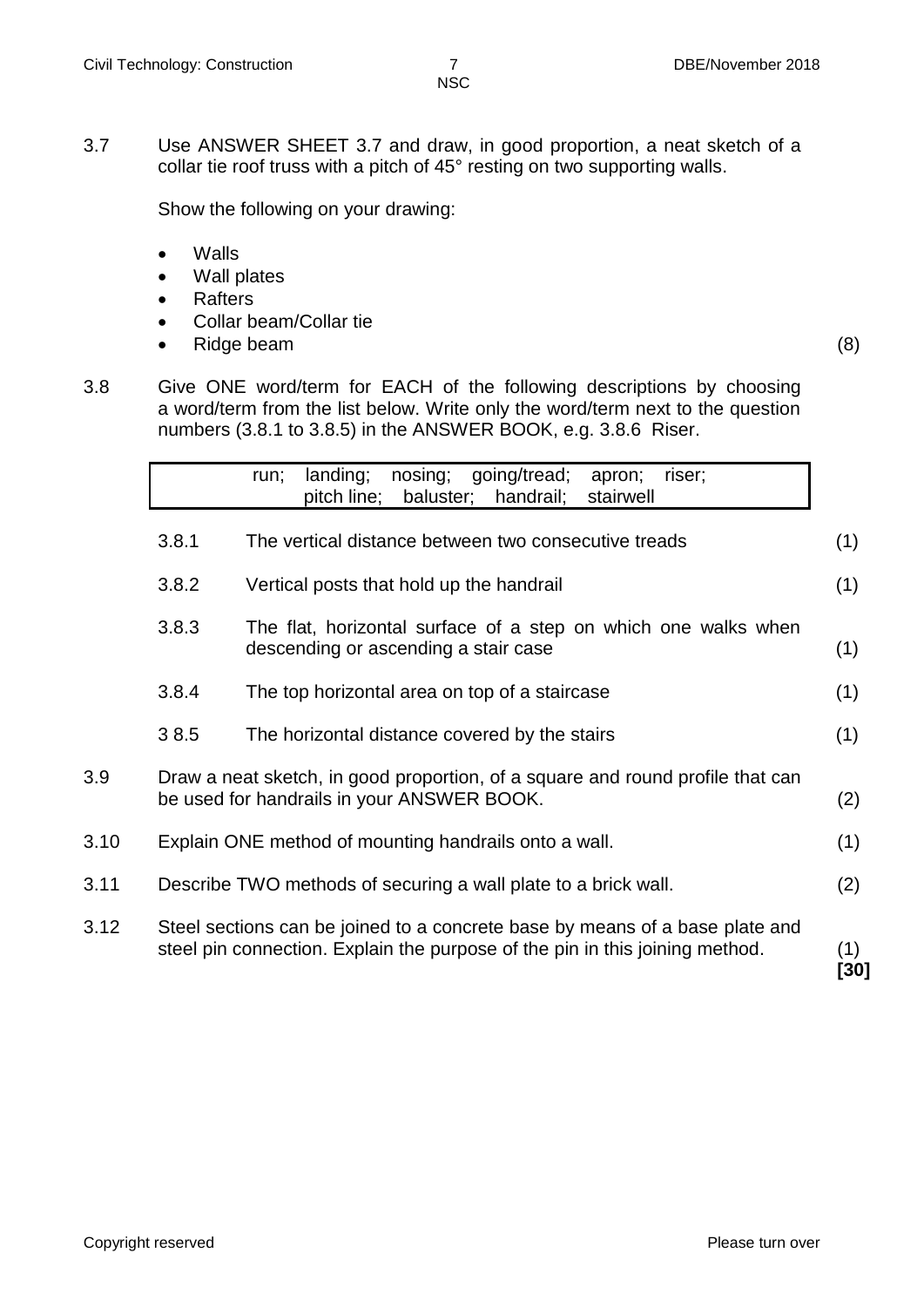#### **QUESTION 4: EXCAVATIONS, FORMWORK, TOOLS AND EQUIPMENT AND MATERIALS (SPECIFIC)**

Start this question on a NEW page.

4.1 Choose a description from COLUMN B that matches an item in COLUMN A. Write only the letter (A–G) next to the question numbers (4.1.1 to 4.1.5) in the ANSWER BOOK, e.g. 4.1.6 H.

|       | <b>COLUMN A</b>        |    | <b>COLUMN B</b>                                                                    |
|-------|------------------------|----|------------------------------------------------------------------------------------|
| 4.1.1 | Excavations            | A  | used to fasten the various                                                         |
| 4.1.2 | Formwork               |    | sections of formwork                                                               |
| 4.1.3 |                        | B  | installing ceilings and floor tiles                                                |
|       | Sole plate             | C  | remove earth to allow the                                                          |
| 4.1.4 | Plywood                |    | construction of a foundation or                                                    |
| 4.1.5 | Threaded rods and nuts |    | basement                                                                           |
|       |                        | D  | mould into which fresh concrete<br>is poured                                       |
|       |                        | E. | consists of thin layers of wood<br>with grains crossing in different<br>directions |
|       |                        | F  | shuttering props rest on this                                                      |
|       |                        | G  | used in flying shores                                                              |
|       |                        |    | 5 x 1                                                                              |

- 4.2 Excavation of loose soil is necessary on a building site to reach a firmer soil base.
	- 4.2.1 Explain THREE safety factors that should be considered after excavations have been completed. (3)
	- 4.2.2 Describe THREE tasks that must be performed after the site inspection in order to prepare the site. (3)
- 4.3 FIGURE 4.3 on ANSWER SHEET 4.3 shows a trench that has been excavated.

Use ANSWER SHEET 4.3 and draw a neat sectional drawing, in good proportion, of the shuttering for firm soil.

Show the following on your drawing:

- Folding wedges
- Walling boards
- Poling boards
- **Struts**
- Any TWO labels (8)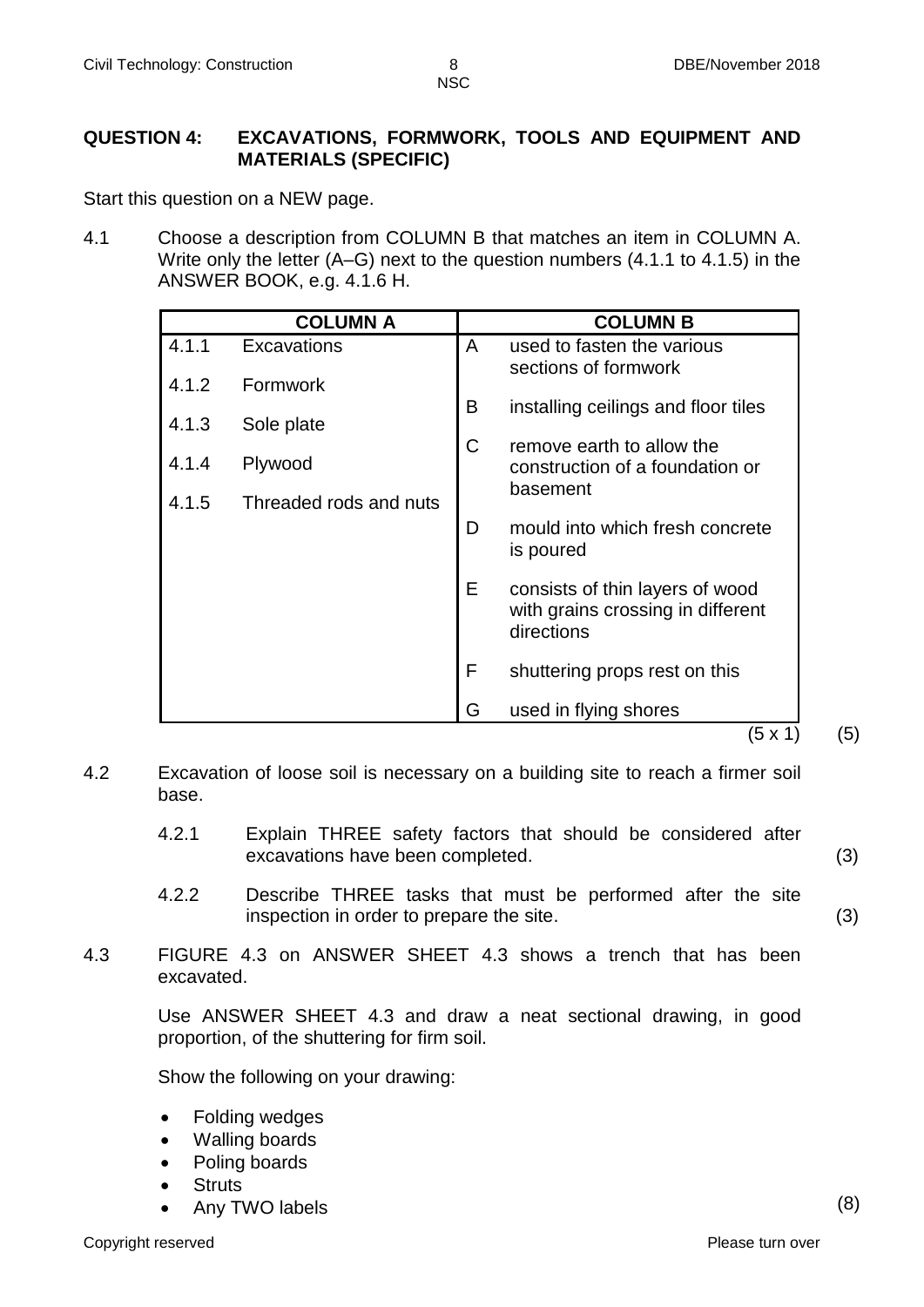- 4.4 Describe ONE property of good formwork. (1)
- 4.5 FIGURE 4.5 below shows formwork in the construction process. Study the drawing and answer the questions that follow.





|     | 4.5.1 | Identify the type of formwork in FIGURE 4.5. |     |
|-----|-------|----------------------------------------------|-----|
|     | 4.5.2 | Name A to D.                                 | (4) |
|     | 4.5.3 | Justify the use of <b>E</b> .                | (1) |
| 4.6 |       | State TWO properties of steel shuttering.    | (2) |

Copyright reserved **Please** turn over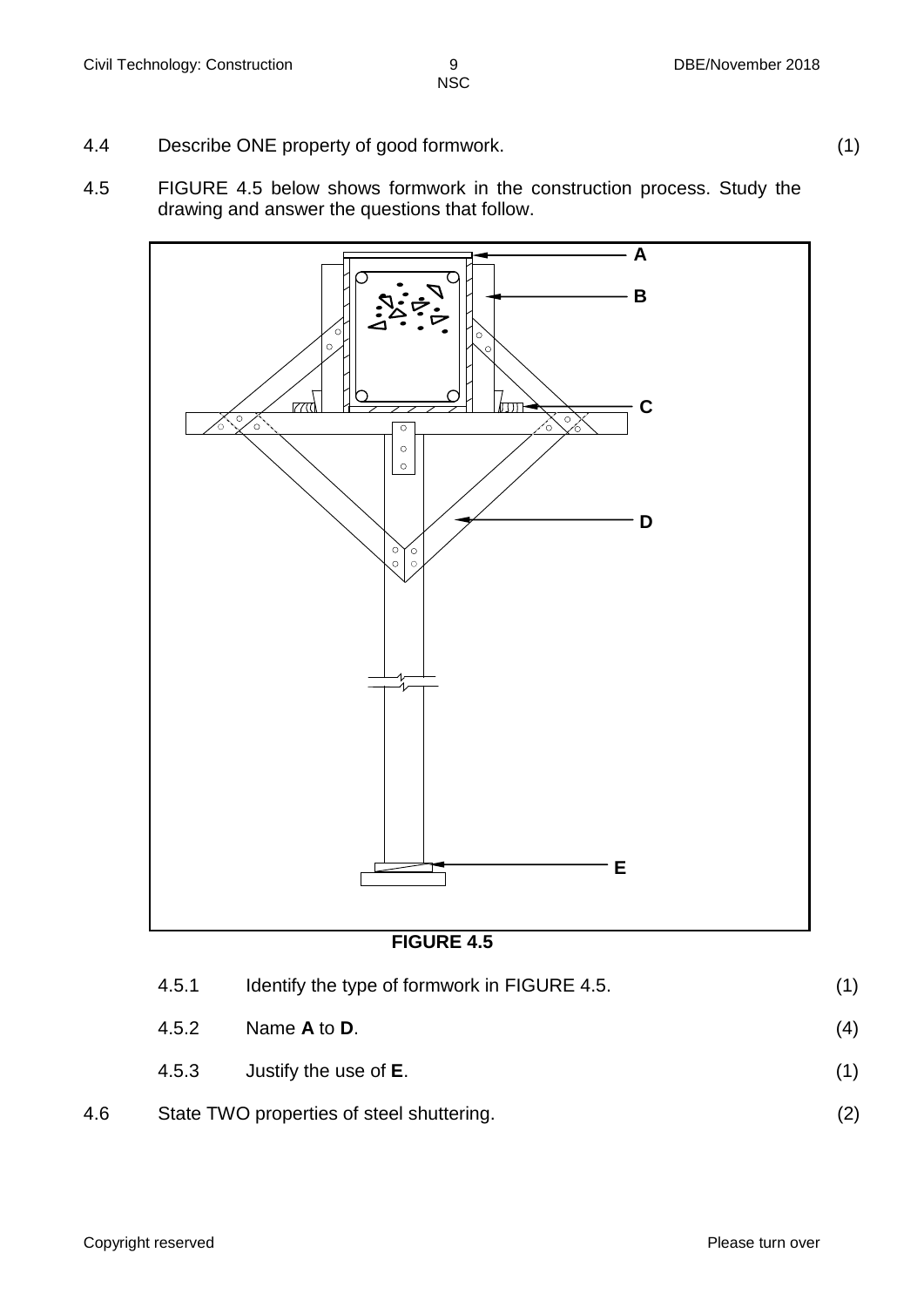4.7 FIGURE 4.7 below shows a construction machine that is used on a building site.

Study FIGURE 4.7 and answer the questions that follow.



- 4.7.1 Describe TWO safety precautions that must be adhered to when using the machine in FIGURE 4.7. (2)
- 4.7.2 Explain, in your own words, how you will take care of this construction machine. (2)
- 4.8 FIGURE 4.8 below shows a machine that is used on a building site. State TWO ways in which you will take care of this machine.



#### **FIGURE 4.8** (2)

- 4.9 Describe TWO disadvantages of ready-mixed concrete. (2)
- 4.10 Explain TWO purposes of the slump test. (2)
- 4.11 Name TWO different types of methods that can be used for the curing of concrete. (2) **[40]**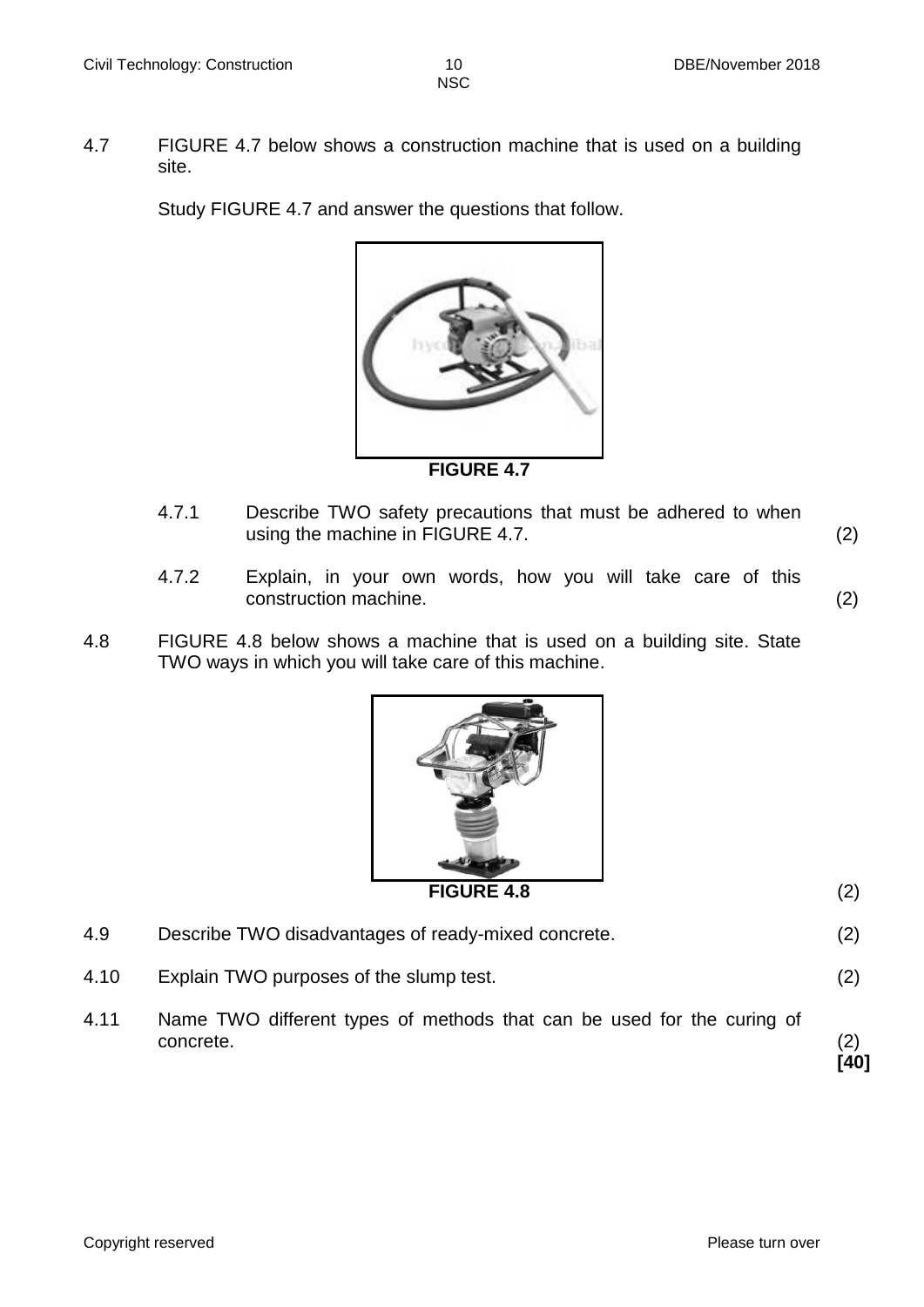### **QUESTION 5: PLASTER AND SCREED, BRICKWORK AND GRAPHICS AS MEANS OF COMMUNICATION (SPECIFIC)**

Start this question on a NEW page.

5.1 FIGURE 5.1 below shows a worker plastering a wall. Study the drawing and answer the questions that follow.



- 5.1.1 Describe the processes that take place from **A** to **D**. (4)
- 5.1.2 What type of tool is used in **C**? (1)
- 5.2 ANSWER SHEET 5.2 shows the outlines of the front and side views of a cavity wall. Use ANSWER SHEET 5.2 as a guide and draw FOUR courses of the external view of the cavity wall showing the front and left views. (6)
- 5.3 FIGURE 5.3 below shows TWO different paving patterns. Study the photographs and answer the questions that follow.



**FIGURE 5.3**

5.3.1 Name paving patterns **A** and **B**. (2) 5.3.2 State ONE paving method that is commonly used. (1) 5.3.3 Describe the term *jointing* when laying paving bricks. (1)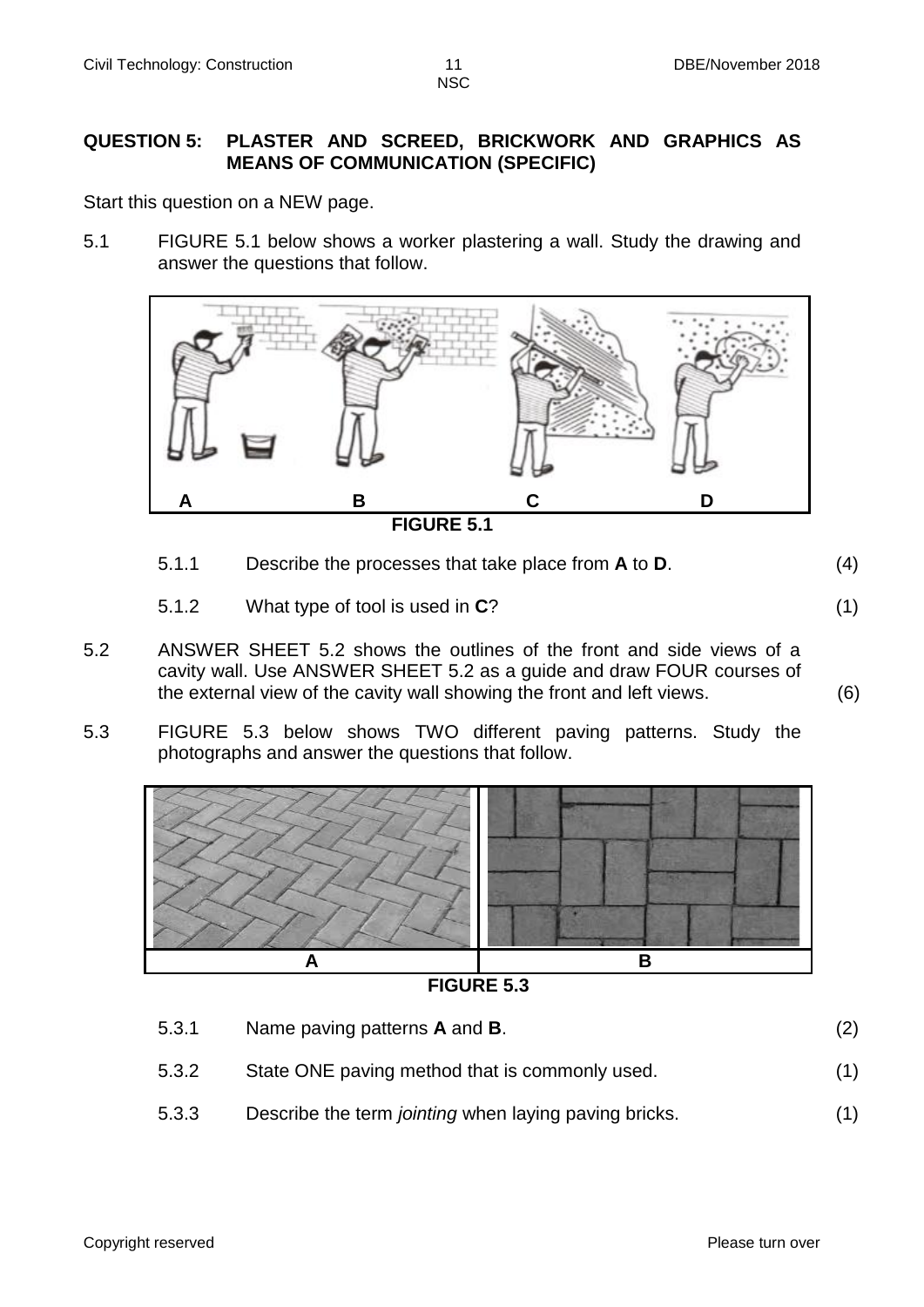- 5.4 Use ANSWER SHEET 5.4 and draw to a scale of 1 **:** 10 a detailed vertical section through the foot of a roof truss showing open eaves. Show the following on your drawing:
	- Wall: 220 mm wide, face brick
	- Wall plate: 114 mm x 38 mm
	- Tie beam: 114 mm x 38 mm
	- Rafter: 114 mm x 38 mm
	- Eaves overhang: 400 mm
	- Purlins: 76 mm x 50 mm
	- Corrugated iron roof covering
	- Fascia board: 230 mm x 38 mm

Print the scale below the drawing.

Print any TWO labels on the drawing. (15)

**[30]**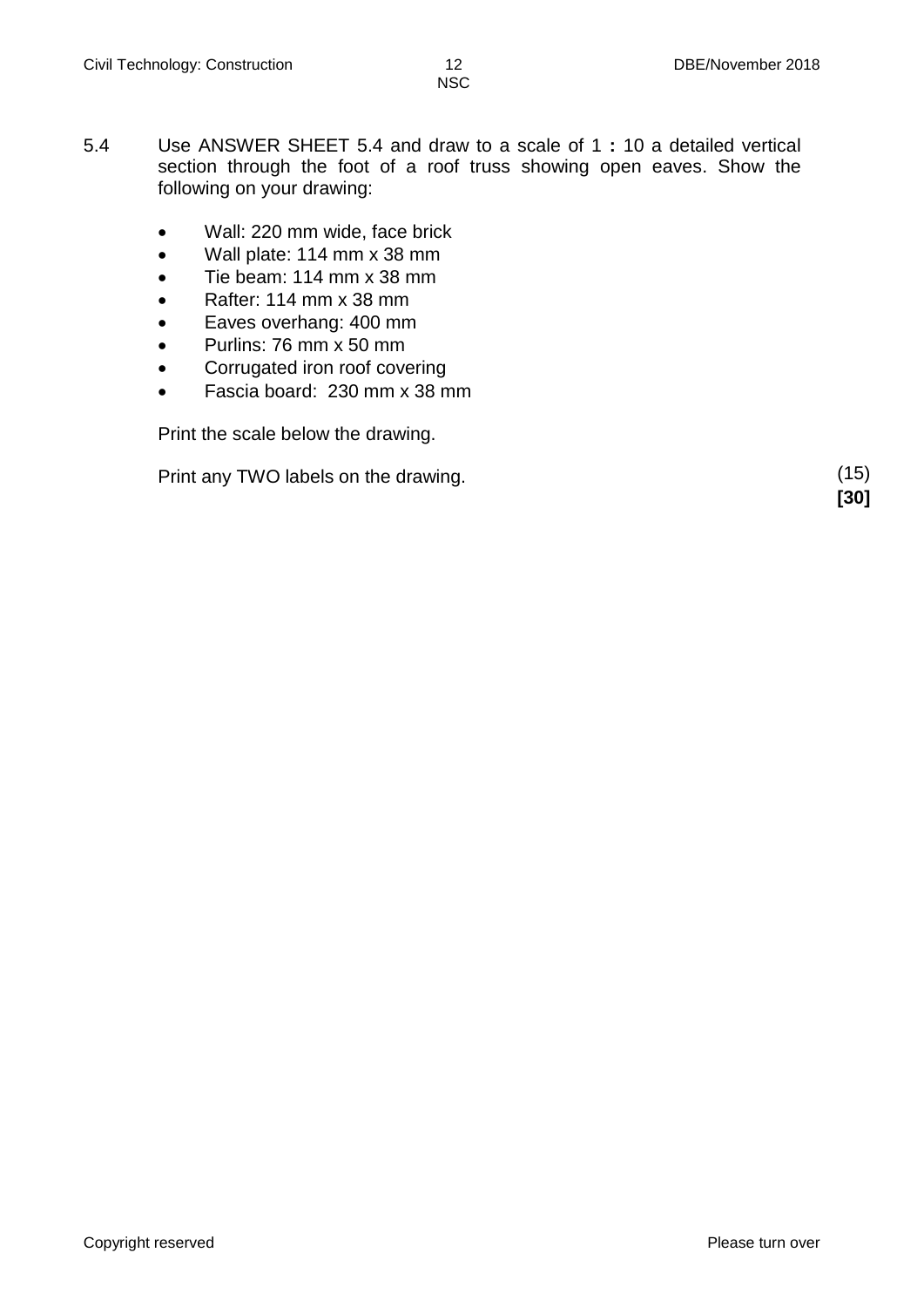#### **QUESTION 6: REINFORCEMENT IN CONCRETE, FOUNDATIONS, CONCRETE FLOORS AND QUANTITIES (SPECIFIC)**

Start this question on a NEW page.

- 6.1 Various options are given as possible answers to the following questions. Choose the answer and write only the letter (A–D) next to the question numbers (6.1.1 to 6.1.5) in the ANSWER BOOK, e.g. 6.1.6 C.
	- 6.1.1 Reinforcement is indicated on a construction drawing according to a code. In the code 9 R 16 01 200, the 200 indicates the …
		- A diameter of the bar.
		- B centre-to-centre spacing.
		- $\mathsf{C}$ number of bars in the group.
		- D bar number. (1)

### 6.1.2 Which of the following is a force that can act on a structure?

- A Tensile force
- B Compression force
- C Shear force
- D All the above-mentioned (1)
- 6.1.3 During the planning of a rib and block floor, the following need to be considered:
	- A Straightness of units
	- B Water absorbing properties of units
	- C Nature of props
	- D Cross bracing for sturdiness (1)
- 6.1.4 Steel tube caisson piles make use of a …
	- A wet concrete plug.
	- B casing driven into the ground.
	- C steel tip.
	- D precast concrete pile. (1)
- 6.1.5 Type of soil where precast piling can be used:
	- A Soft soil
	- B Firm soil
	- C Stable soil
	- D All the above-mentioned (1)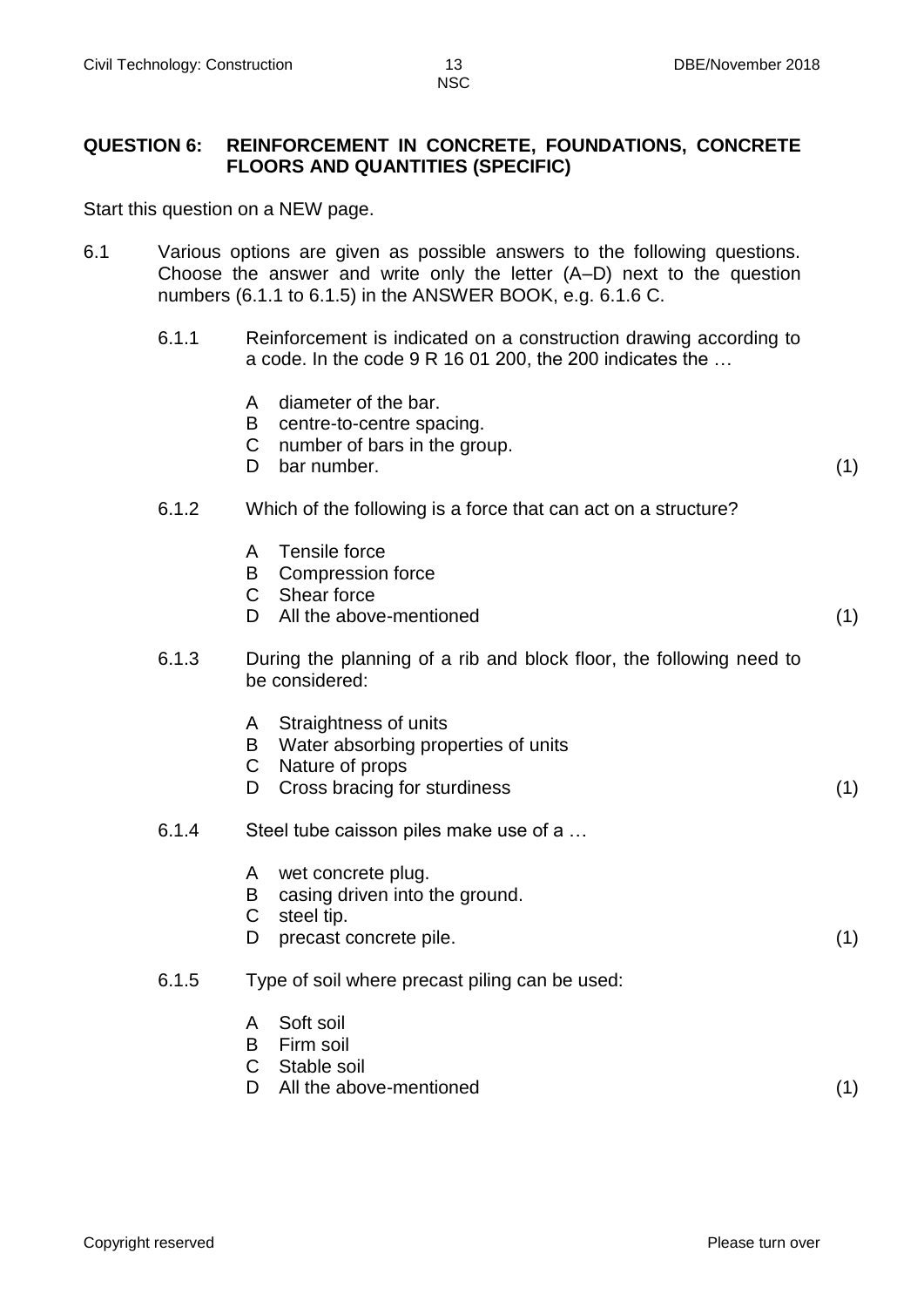(10)

6.2 Use ANSWER SHEET 6.2 and draw a neat sectional view of a square reinforced concrete column in good proportion.

Show the following on your drawing:

- Column
- 8 main bars
- Stirrups/Binders
- Minimum concrete cover
- TWO labels
- 6.3 State THREE advantages of using pile foundations. (3)
- 6.4 Explain the method of installing in situ driven piles. (3)
- 6.5 FIGURE 6.5 below shows material for a floor component. Study the diagram and answer the questions that follow.



### **FIGURE 6.5**

| 6.5.1 | Identify the part in FIGURE 6.5.                                                                                          | (1) |
|-------|---------------------------------------------------------------------------------------------------------------------------|-----|
| 6.5.2 | What is the purpose of the hole at A?                                                                                     | (1) |
| 6.5.3 | Name the part that will fit in at <b>B</b> .                                                                              | (1) |
| 6.5.4 | Name THREE materials that are used for this type of floor<br>construction.                                                | (3) |
| 6.5.5 | State ONE important safety factor that should be adhered to after<br>the installation of this type of floor construction. | (1) |
| 6.5.6 | Explain TWO disadvantages of this type of floor construction.                                                             | (2) |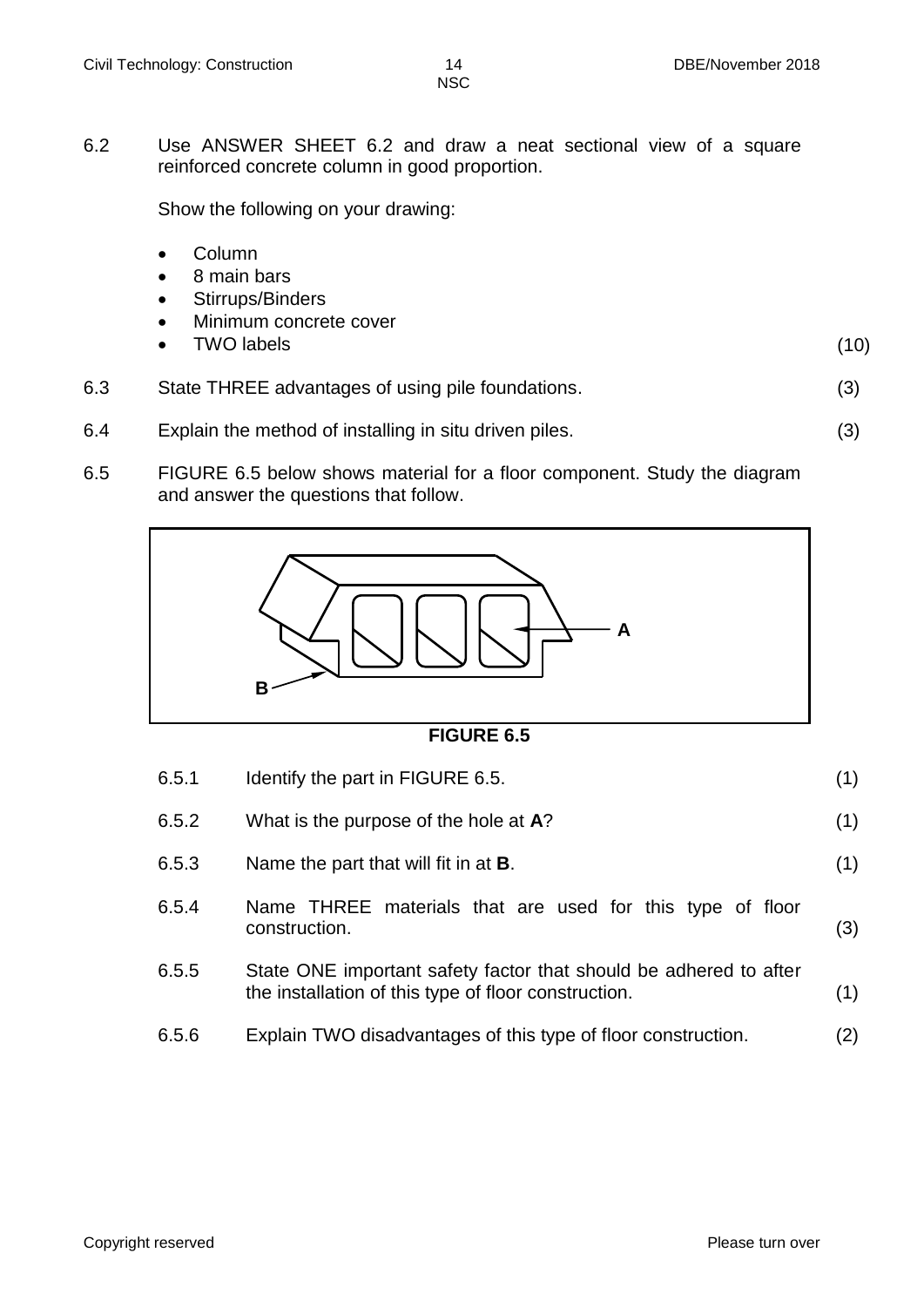6.6 FIGURE 6.6 below shows the floor plan of a storeroom with an opening for a door and a window.



**FIGURE 6.6**

# SPECIFICATIONS:

- Outside measurements of the storeroom: 8 000 mm x 5 000 mm
- The superstructure is a one-brick wall: 220 mm wide and 2 700 mm high
- Size of the opening for the window: 1 200 mm x 900 mm
- Size of the opening for the door: 2 100 mm x 900 mm

Use ANSWER SHEET 6.6 and calculate the following:

- Total length of the skirting for the store room (ignore the reveals) (6)
- Volume of screed for the floor if the screed is 25 mm thick (4)

Round off your answers to TWO decimal places.

**[40]**

**TOTAL: 200**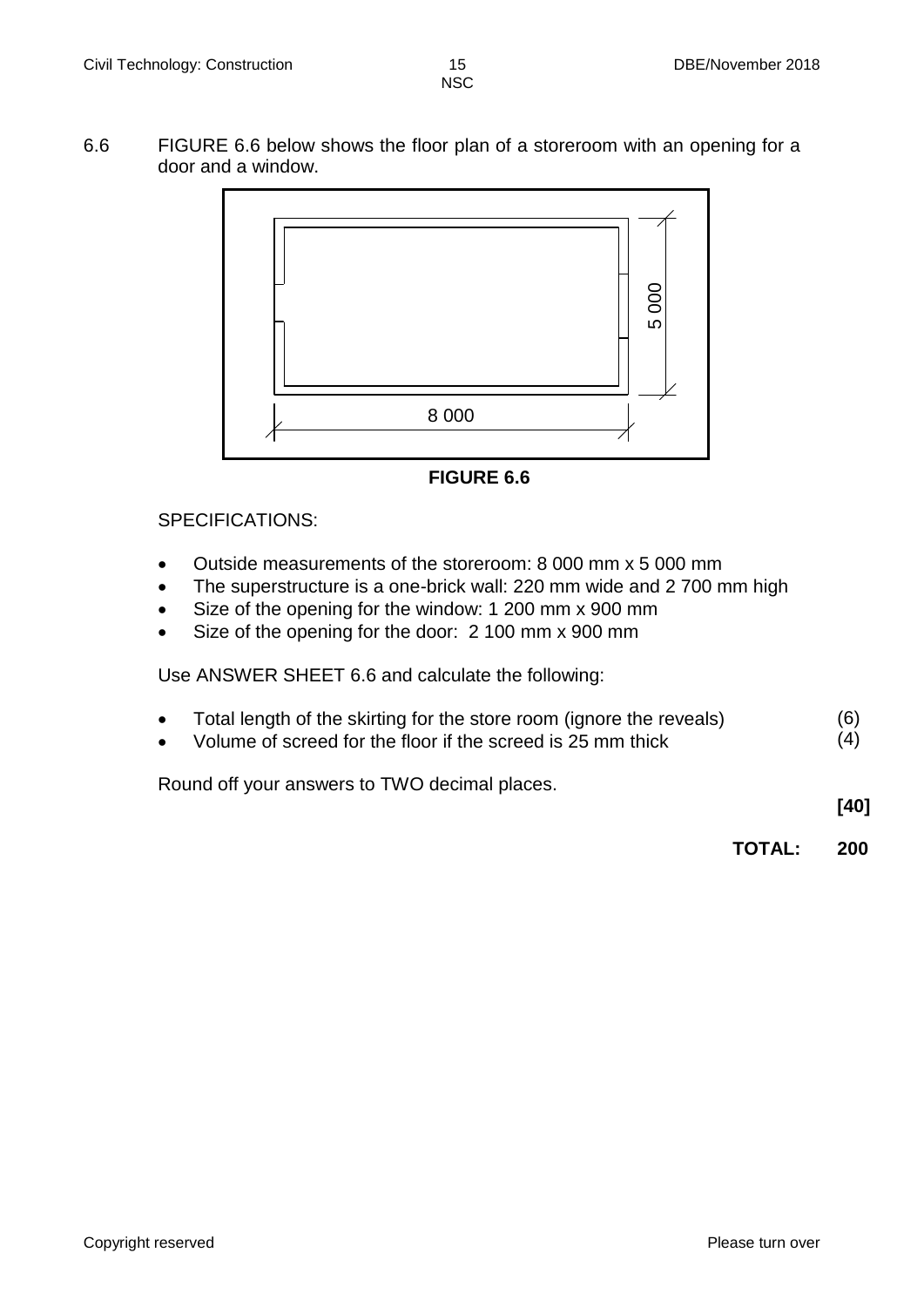| <b>EXAMINATION NUMBER:</b> |  |  |  |  |  |  |  |
|----------------------------|--|--|--|--|--|--|--|
|                            |  |  |  |  |  |  |  |

| __ |  |  |  |  |
|----|--|--|--|--|

# **ANSWER SHEET 2**

| NO.            | <b>QUESTIONS</b>                                                                                                    | <b>ANSWERS</b> | <b>MARKS</b> |
|----------------|---------------------------------------------------------------------------------------------------------------------|----------------|--------------|
| $\mathbf 1$    | Identify FIGURE A.                                                                                                  |                | 1            |
| 2              | Identify FIGURE B.                                                                                                  |                | 1            |
| 3              | Identify number 4.                                                                                                  |                | 1            |
| 4              | Identify number 5.                                                                                                  |                | 1            |
| 5              | Identify number 9.                                                                                                  |                | 1            |
| 6              | Identify number 10.                                                                                                 |                | 1            |
| $\overline{7}$ | Identify number 11.                                                                                                 |                | 1            |
| 8              | On what date was the plan printed?                                                                                  |                | 1            |
| 9              | Who drew the building plan?                                                                                         |                | 1            |
| 10             | Name the feature in the column for the<br>notes in FIGURE 2 that must be<br>installed in front of the sliding door. |                | 1            |
| 11             | Name the feature in the column for the<br>notes in FIGURE 2 that must give<br>access to the first floor.            |                | 1            |
| 12             | Identify the type of roof that is used for<br>the building in FIGURE A.                                             |                | 1            |
| 13             | Explain the purpose of number 1.                                                                                    |                | 1            |
| 14             | Explain the purpose of number 2.                                                                                    |                | 1            |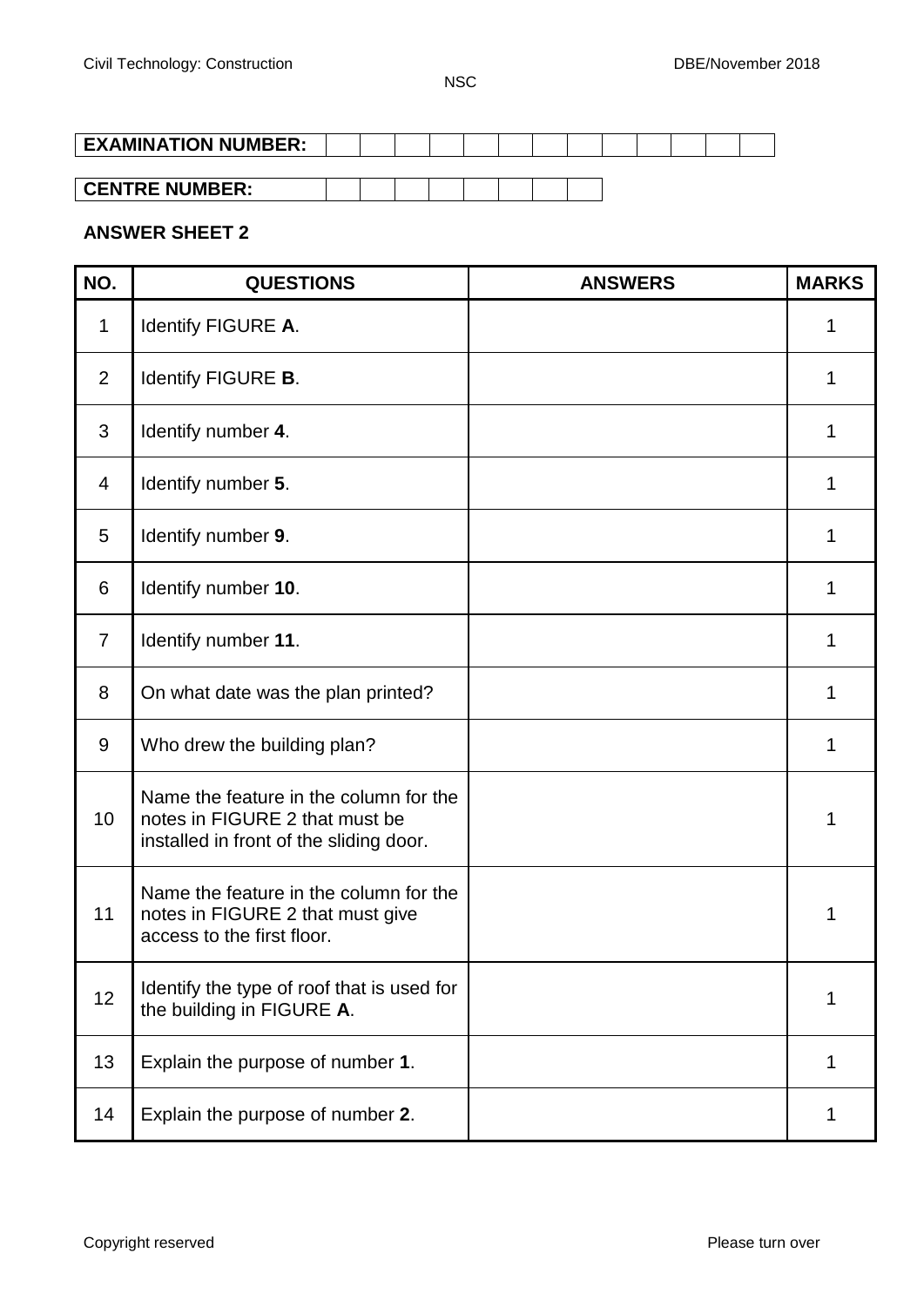| 15 | Explain the abbreviation FFL at<br>number 6.                                                               | 1 |
|----|------------------------------------------------------------------------------------------------------------|---|
| 16 | Explain the purpose of number 7.                                                                           | 1 |
| 17 | Explain the meaning of the arrow on<br>the feature that must be installed in<br>front of the sliding door. | 1 |
| 18 | Explain what is meant by 1:10<br>indicated on the symbol in the notes.                                     | 1 |
| 19 | Which room will feature 15 serve?                                                                          | 1 |
| 20 | Explain the short dashed lines on the<br>windows.                                                          | 1 |
| 21 | Deduce the height of window 2 from<br>the window schedule.                                                 | 1 |
| 22 | Deduce the width of window 3 from<br>the window schedule.                                                  | 1 |
| 23 | On what elevation of the building is<br>the bathroom window situated?                                      | 1 |
| 24 | Differentiate between component<br>number 3 and component number 8.                                        | 2 |
| 25 | Differentiate between the light in the<br>lounge and the light in the bathroom.                            | 2 |
| 26 | Recommend a suitable floor covering<br>for the bathroom.                                                   | 1 |
| 27 | Recommend an appropriate scale to<br>which FIGURE A should be drawn,<br>according to SANS.                 | 1 |
| 28 | Recommend an alternative sanitary<br>fitment to replace number 11 that will<br>serve a similar purpose.    | 1 |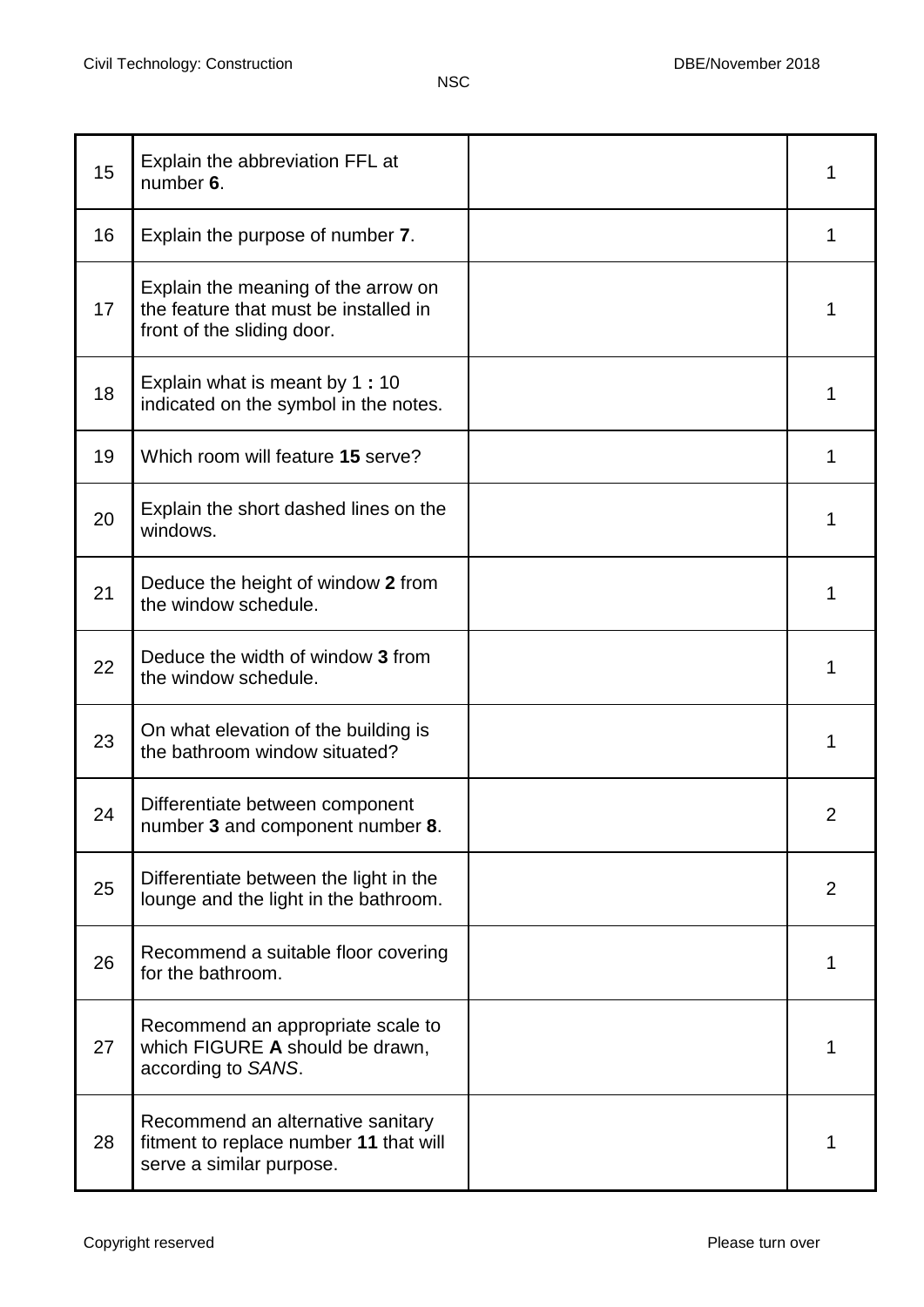| 29 | Calculate the internal area of the office<br>in m <sup>2</sup> . Show ALL calculations. |              | 3  |
|----|-----------------------------------------------------------------------------------------|--------------|----|
| 30 | Calculate the perimeter of the building.<br>Show ALL calculations.                      |              | 7  |
|    |                                                                                         | <b>TOTAL</b> | 40 |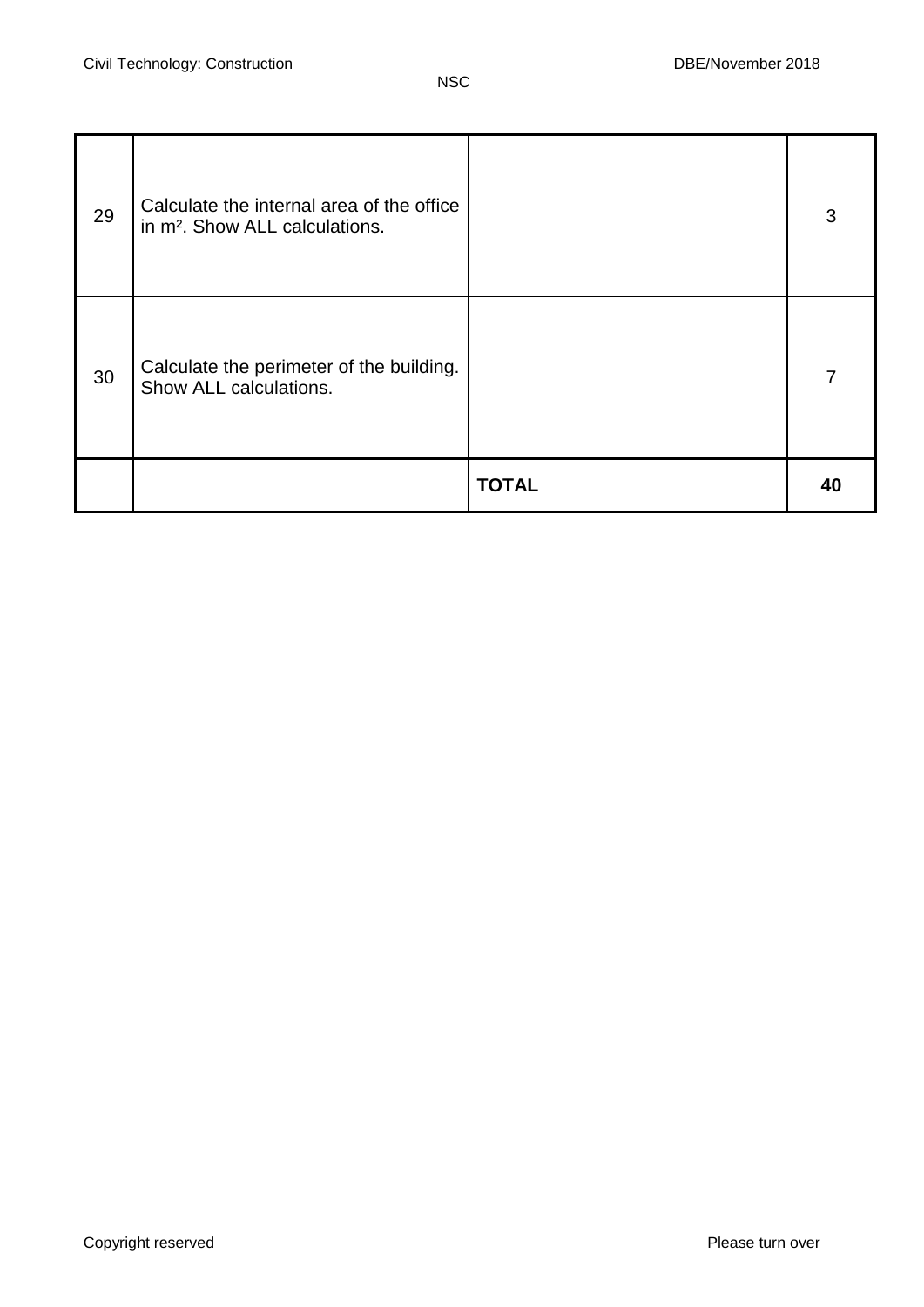| <b>CENTRE NUMBER:</b>      |  |  |  |  |  |  |  |  |  |
|----------------------------|--|--|--|--|--|--|--|--|--|
|                            |  |  |  |  |  |  |  |  |  |
| <b>EXAMINATION NUMBER:</b> |  |  |  |  |  |  |  |  |  |

# **ANSWER SHEET 3.7**

| <b>ASSESSMENT CRITERIA</b> | <b>MARK</b> | <b>CANDIDATE'S</b><br><b>MARK</b> |
|----------------------------|-------------|-----------------------------------|
| Walls                      | 2           |                                   |
| <b>Wall plates</b>         | 2           |                                   |
| Rafters                    | 2           |                                   |
| Collar beam/Collar tie     |             |                                   |
| Ridge beam correctly drawn |             |                                   |
| <b>TOTAL:</b>              | 8           |                                   |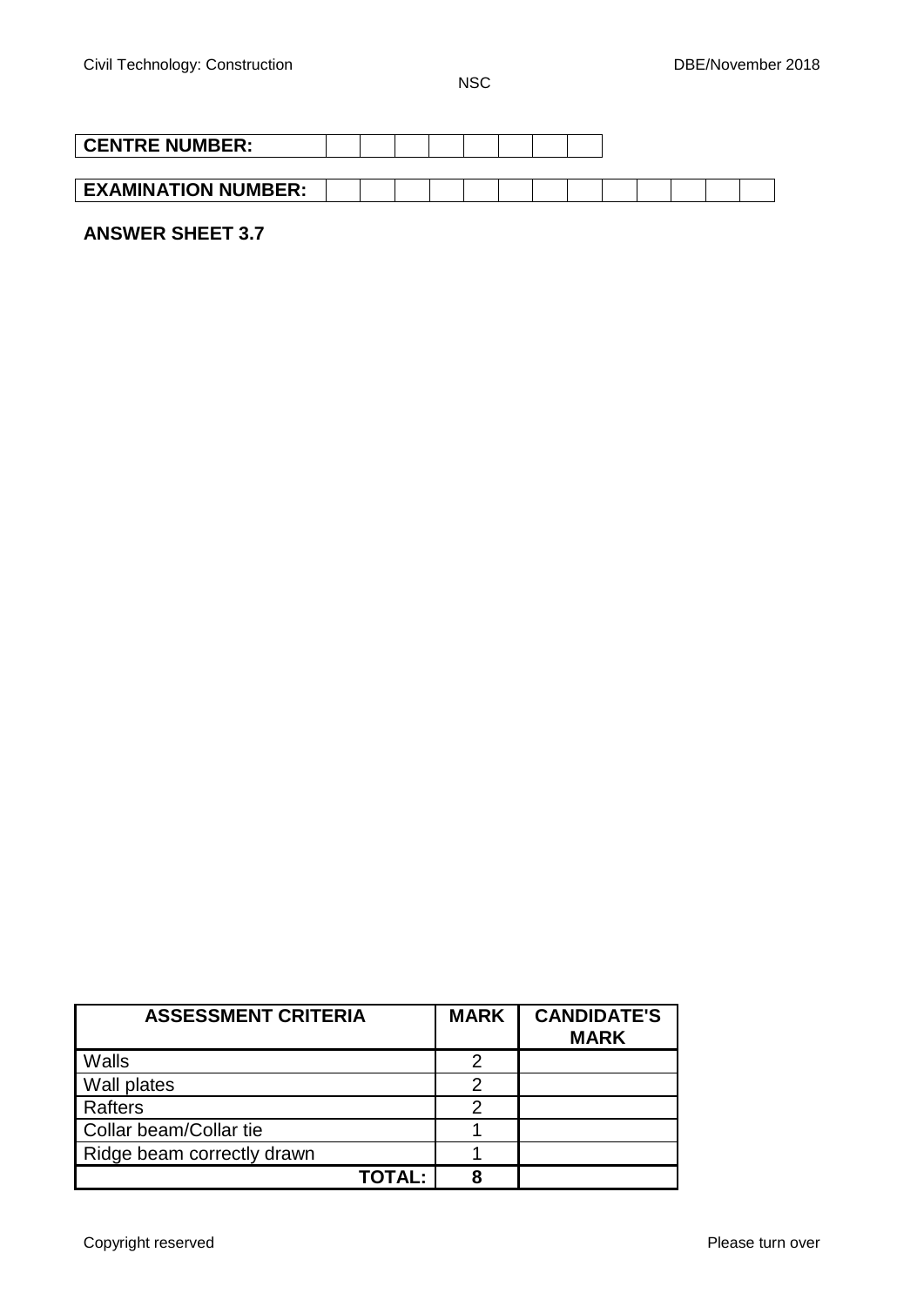| <b>CENTRE NUMBER:</b>      |  |  |  |  |  |  |  |
|----------------------------|--|--|--|--|--|--|--|
|                            |  |  |  |  |  |  |  |
| <b>EXAMINATION NUMBER:</b> |  |  |  |  |  |  |  |

**ANSWER SHEET 4.3**

**FIGURE 4.3**

| <b>ASSESSMENT CRITERIA</b> | <b>MARK</b> | <b>CANDIDATE'S</b><br><b>MARK</b> |
|----------------------------|-------------|-----------------------------------|
| Folding wedges             |             |                                   |
| Walling boards             |             |                                   |
| Poling boards              | 2           |                                   |
| <b>Struts</b>              |             |                                   |
| Shuttering correctly drawn |             |                                   |
| Any TWO labels             | 2           |                                   |
| TOTAL:                     | 8           |                                   |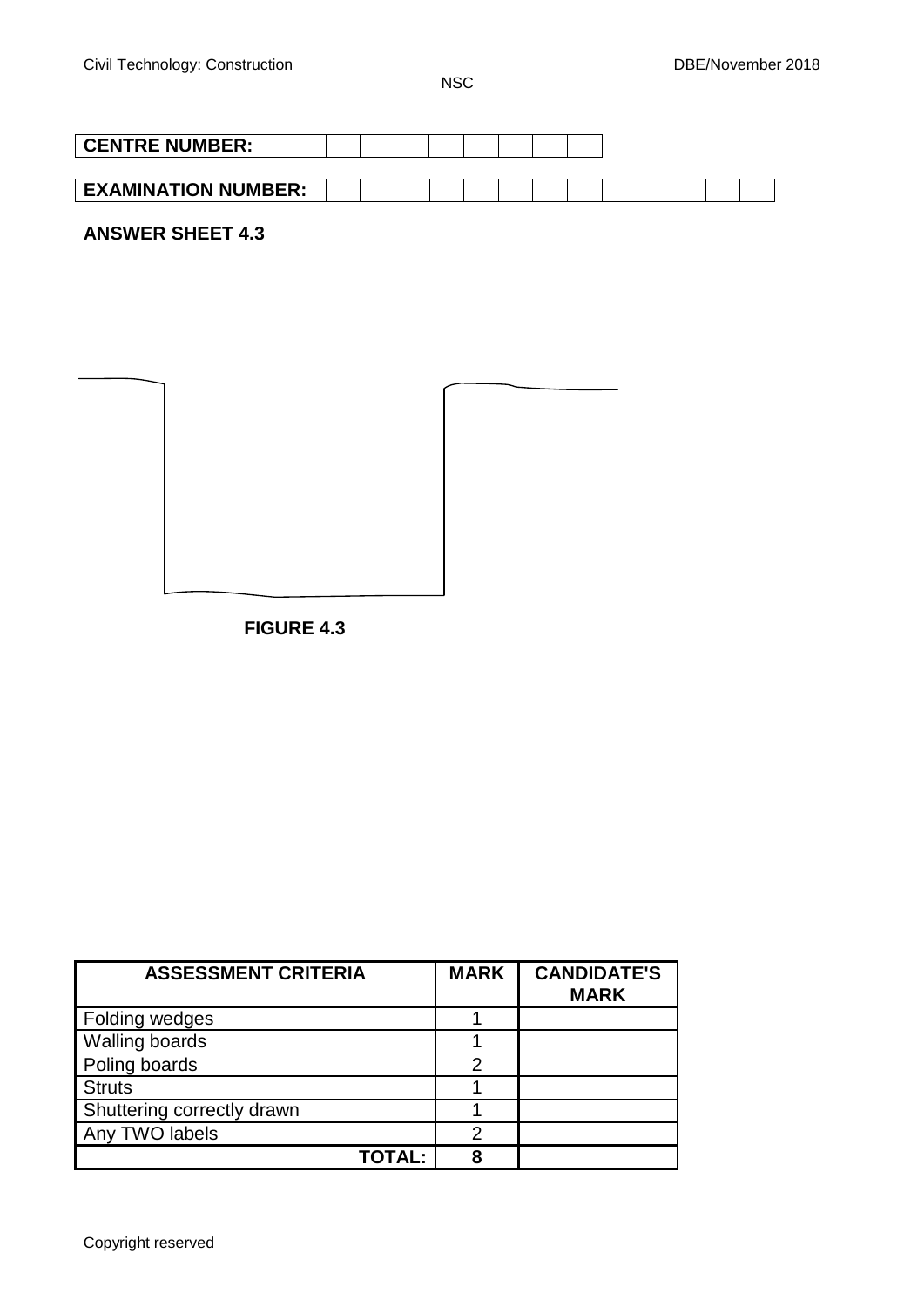| <b>CENTRE NUMBER:</b>      |  |  |  |  |  |  |  |
|----------------------------|--|--|--|--|--|--|--|
|                            |  |  |  |  |  |  |  |
| <b>EXAMINATION NUMBER:</b> |  |  |  |  |  |  |  |

**ANSWER SHEET 5.2**



| <b>ASSESSMENT CRITERIA</b>                                                  | <b>MARK</b> | <b>CANDIDATE'S</b><br><b>MARK</b> |
|-----------------------------------------------------------------------------|-------------|-----------------------------------|
| Full bricks and $\frac{1}{2}$ brick every alternate course<br>on front view |             |                                   |
| Left view full brick every course                                           |             |                                   |
| Left view 1/4 brick every course                                            |             |                                   |
| TOTAL:                                                                      |             |                                   |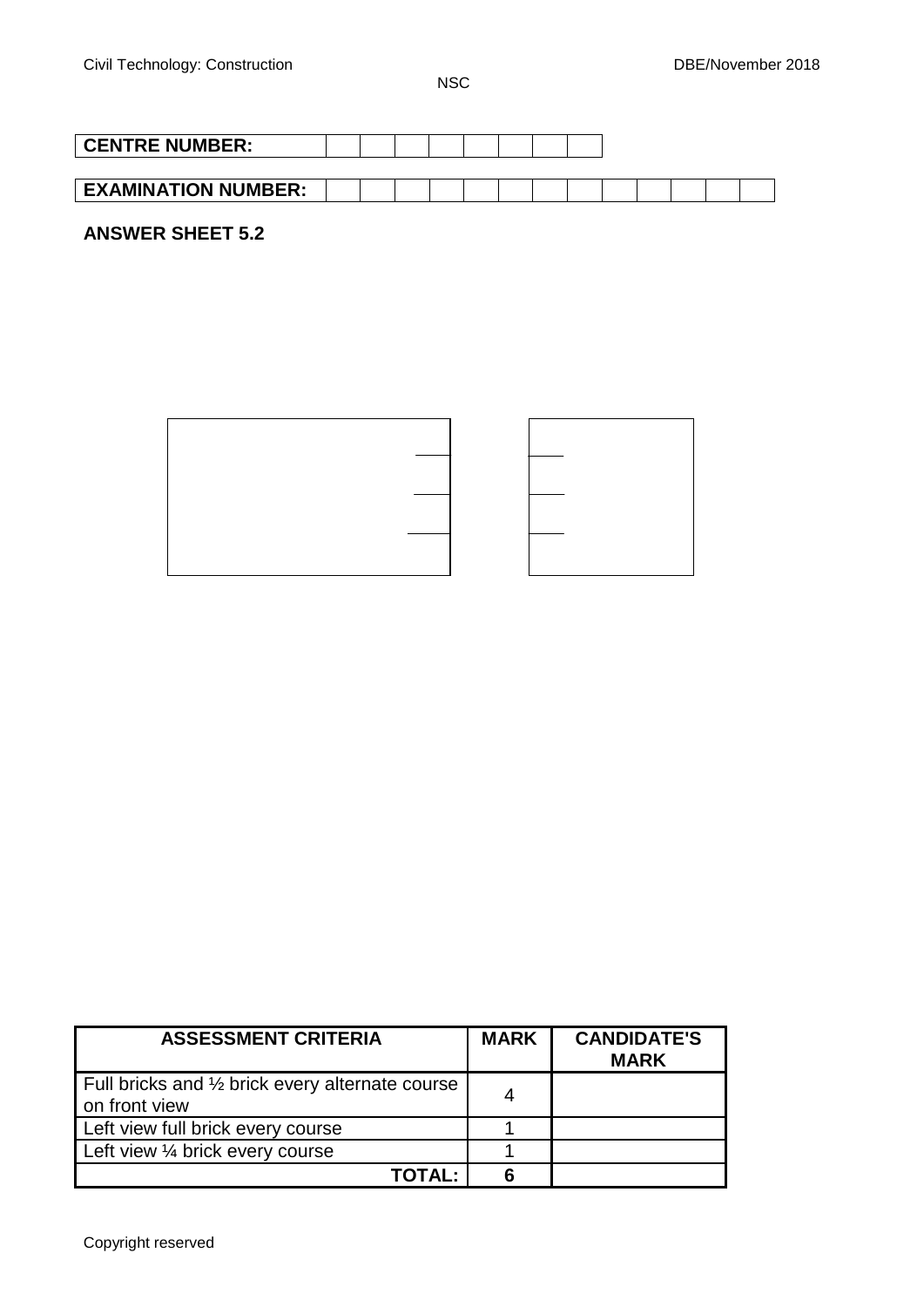| <b>CENTRE NUMBER:</b>      |  |  |  |  |  |  |  |
|----------------------------|--|--|--|--|--|--|--|
|                            |  |  |  |  |  |  |  |
| <b>EXAMINATION NUMBER:</b> |  |  |  |  |  |  |  |

# **ANSWER SHEET 5.4**

| <b>ASSESSMENT CRITERIA</b>                      |        | <b>MARK</b>   | <b>CANDIDATE'S</b><br><b>MARK</b> |
|-------------------------------------------------|--------|---------------|-----------------------------------|
| Wall: 220 mm wide, face brick                   |        | 1             |                                   |
| Beam filling                                    |        |               |                                   |
| Wall plate: 114 mm x 38 mm                      |        |               |                                   |
| Tie beam: $114 \text{ mm} \times 38 \text{ mm}$ |        |               |                                   |
| Rafter: 114 mm x 38 mm                          |        |               |                                   |
| Purlins: 76 mm x 50 mm                          |        | 2             |                                   |
| Corrugated iron roof covering                   |        |               |                                   |
| Fascia board: 230 mm x 38 mm                    |        |               |                                   |
| Any TWO labels                                  |        | $\mathcal{P}$ |                                   |
| Print the scale below the drawing               |        |               |                                   |
| Application of scale:                           |        |               |                                   |
| One or two incorrect<br>$=$ 3                   |        |               |                                   |
| $= 2$<br>Three or four incorrect                |        | 3             |                                   |
| $= 1$<br>More than five incorrect               |        |               |                                   |
| $= 0$<br>No measurement correct                 |        |               |                                   |
|                                                 | TOTAL: | 15            |                                   |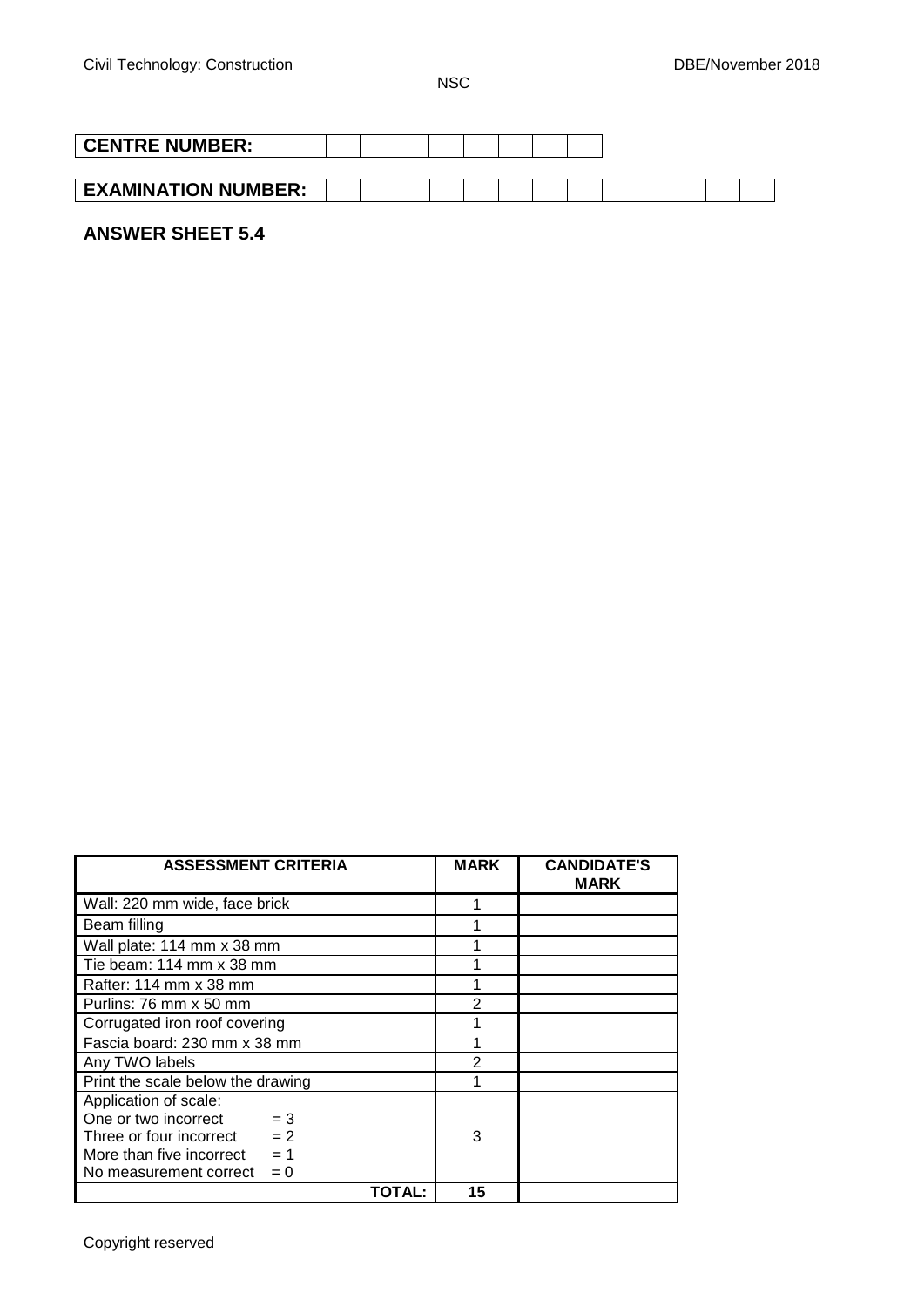| <b>CENTRE NUMBER:</b>      |  |  |  |  |  |  |  |
|----------------------------|--|--|--|--|--|--|--|
|                            |  |  |  |  |  |  |  |
| <b>EXAMINATION NUMBER:</b> |  |  |  |  |  |  |  |

# **ANSWER SHEET 6.2**

| <b>ASSESSMENT CRITERIA</b> |               | <b>MARK</b> | <b>CANDIDATE'S</b><br><b>MARK</b> |
|----------------------------|---------------|-------------|-----------------------------------|
| Column 500 mm x 500 mm     |               | 2           |                                   |
| 8 main bars                |               | 2           |                                   |
| <b>Binders/Stirrups</b>    |               | 2           |                                   |
| Minimum concrete cover     |               |             |                                   |
| Any TWO labels             |               | 2           |                                   |
| Proportion                 |               |             |                                   |
|                            | <b>TOTAL:</b> |             |                                   |